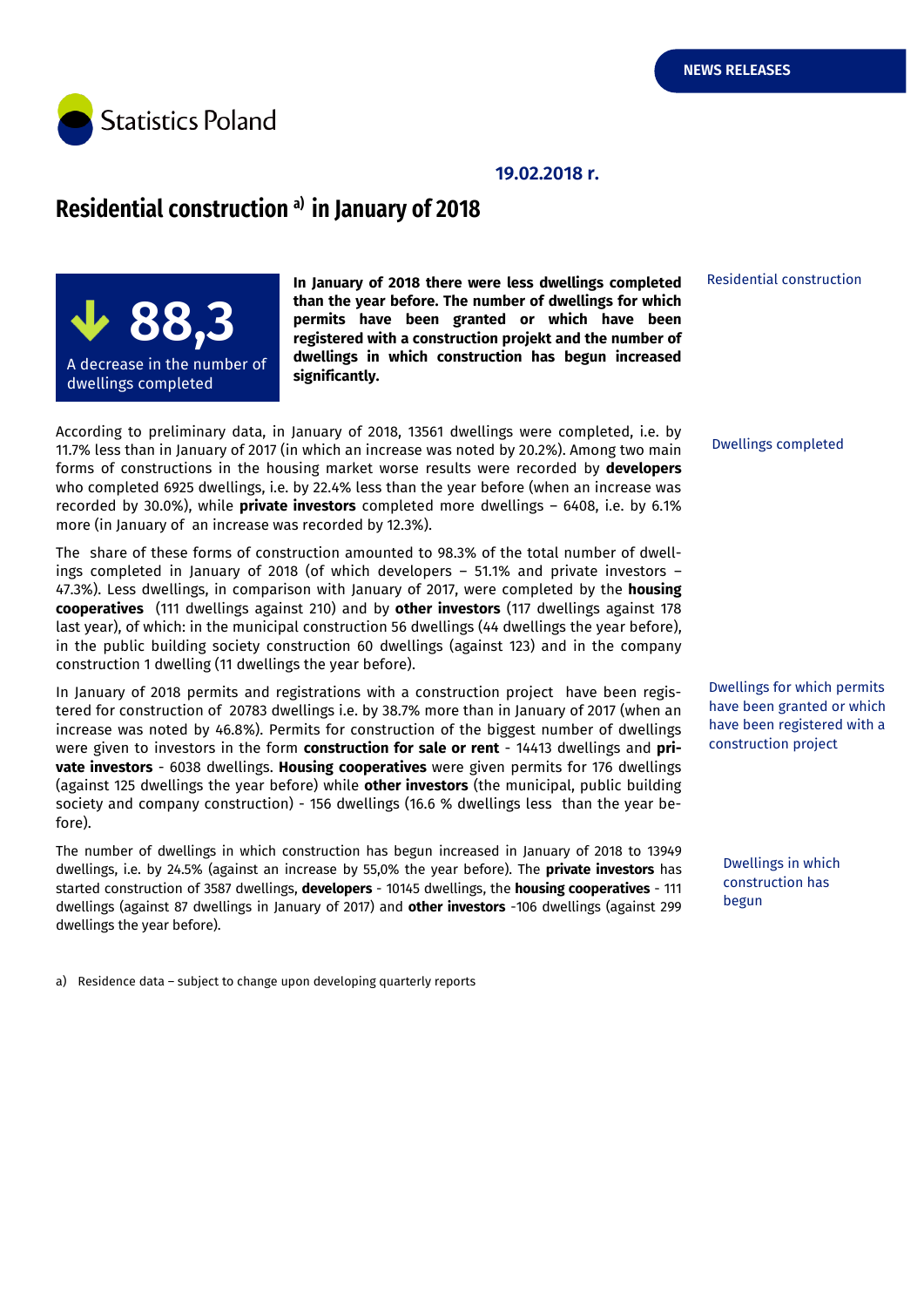



- dwellings for which permits have been granted or which have been registered with a construction projekt

### Table 1. Residential construction results *<sup>b</sup>***)**

| Forms of construction                                                       | 2018   |              |              |  |
|-----------------------------------------------------------------------------|--------|--------------|--------------|--|
|                                                                             | number | XII 2017=100 | $12017=100$  |  |
| <b>Dwellings completed</b>                                                  |        |              |              |  |
| <b>Total</b>                                                                | 13561  | 65.3         | 88.3         |  |
| Private                                                                     | 6408   | $x^{c}$      | 106.1        |  |
| For sale or rent                                                            | 6925   | $x^{c}$      | 77.6         |  |
| Cooperative                                                                 | 111    | 29.4         | 52.9         |  |
| Rest <sup>d)</sup>                                                          | 117    | 33.9         | 65.7         |  |
| Dwellings in which construction has begun                                   |        |              |              |  |
| <b>Total</b>                                                                | 13949  | 114.4        | 124.5        |  |
| Private                                                                     | 3587   | $x^{e}$      | $_{\chi}$ e) |  |
| For sale or rent                                                            | 10145  | $x^{e}$      | $x^{e}$      |  |
| Cooperative                                                                 | 111    | 47.0         | 127.6        |  |
| Rest <sup>d)</sup>                                                          | 106    | 54.4         | 35.5         |  |
| Dwellings for which permits have been granted or which have been registered |        |              |              |  |

Residential construction results

# **with a construction project**

| <b>Total</b>       | 20783 | 108.1        | 138.7        |
|--------------------|-------|--------------|--------------|
| Private            | 6038  | $x^{e}$      | $_{\chi}$ e) |
| For sale or rent   | 14413 | $_{\chi}$ e) | $_{\chi}$ e) |
| Cooperative        | 176   | 91.2         | 140.8        |
| Rest <sup>d)</sup> | 156   | 42.0         | 83.4         |

b) Since January of 2018 data regarding the effects of "the individual construction" concern only dwellings realized for the investor's own needs; dwellings for sale or rent (included into this form of construction so far) have been included into the form of "construction designated for sale or rent" .c) According to the revised scope of forms of construction, the data were recalculated initially in I-IV quarter of 2017.d) The company, municipal and public building society construction. e) According to the revised scope of forms of construction, indices in relation to the previous month will be presented from February of 2018 and in relation to the corresponding period of the previous year from January of 2019.